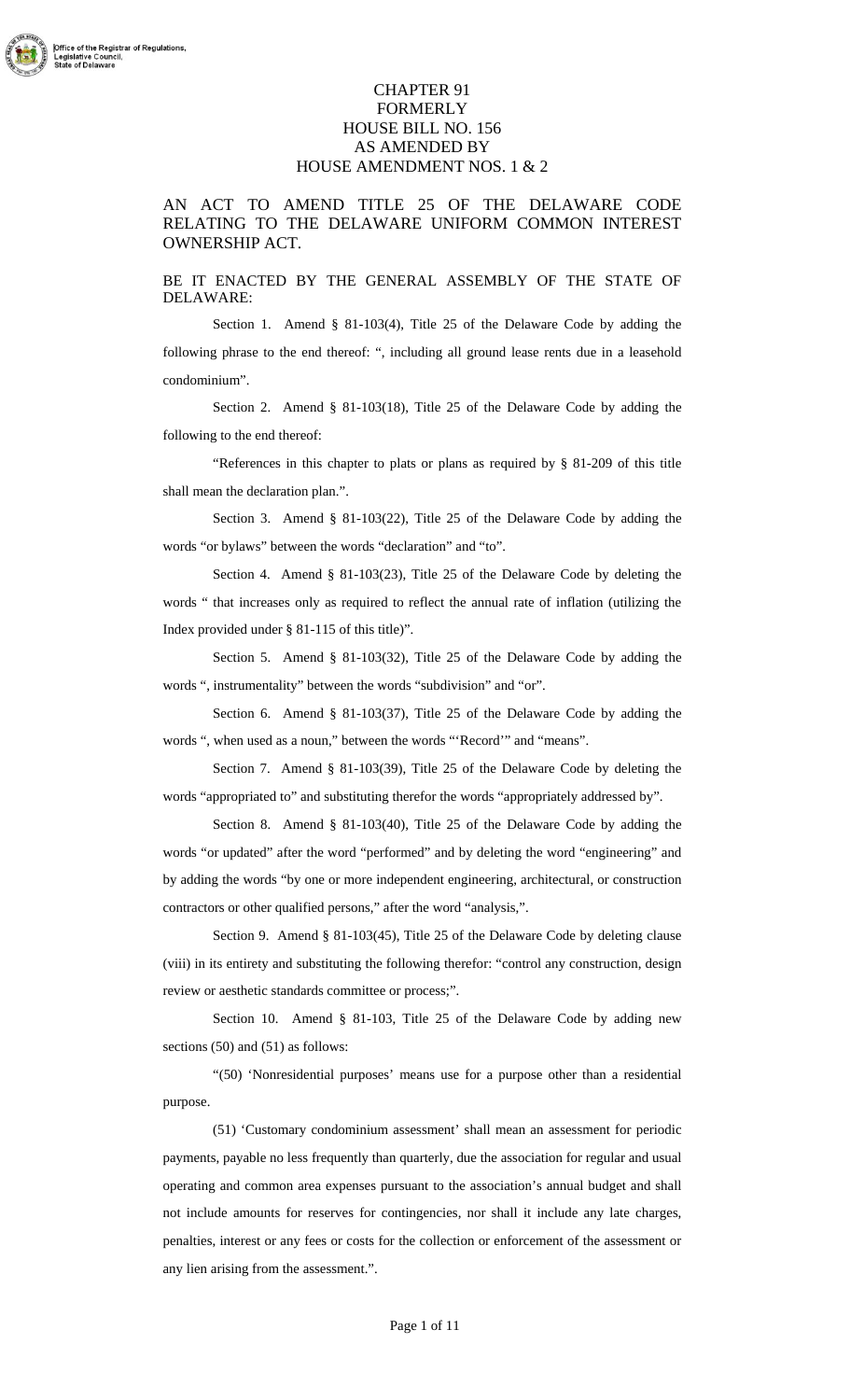Section 11. Amend § 81-104, Title 25 of the Delaware Code by adding the words "the effect of" between the words "Chapter," and "its".

Section 12. Amend § 81-107(d), Title 25 of the Delaware Code by adding the words "or order" between the words "decree" and "must".

Section 13. Amend § 81-115, Title 25 of the Delaware Code by deleting it in its entirety and substituting therefor the following:

"§ 81-115. RELATION TO ELECTRONIC SIGNATURES IN GLOBAL AND NATIONAL COMMERCE ACT.

This chapter modifies, limits and supersedes the federal Electronic Signatures in Global and National Commerce Act (15 U.S.C. Section 7001, et seq.) but does not modify, limit or supersede Section 101(c) of that Act (15 U.S.C. Section 7001(c)) or authorize electronic delivery of any of the notices described in Section 103(b) of that Act (15 U.S.C. Section 7003(b)).".

Section 14. Amend § 81-116(a), Title 25 of the Delaware Code by adding the words "that are not excepted from this chapter by the provisions of this chapter" to the end of the first sentence.

Section 15. Amend § 81-117, Title 25 of the Delaware Code by adding the word "condominiums and" between the words "small" and "cooperatives" in the title, by adding the words "condominium or" between the words "If a" and "cooperative" in the first sentence, by adding the words "condominium or" between the words "such" and "cooperative" in the second sentence, by deleting the number "12" and inserting the number "20" in lieu thereof, and by adding the following new sentence at the end thereof: "The bylaws of any such cooperative, and any amendments thereto, shall be recorded.".

Section 16. Amend § 81-118(a), Title 25 of the Delaware Code by deleting the words "that is not subject to any development right" therefrom, in subsection (a)(1) by deleting the number "12" and inserting the number "20" in lieu thereof and in subsection (a)(1) by adding the words "and is not subject to any development rights" after the word "units".

Section 17. Amend § 81-118(a)(2), Title 25 of the Delaware Code by adding the words "during the period of declarant control" between the words "declaration, that" and "the annual average", by deleting the number "\$300" and inserting the number "\$500" in lieu thereof, by deleting the words "as adjusted pursuant to § 81-115 of this title (Adjustment of dollar amounts)", by adding the words ", as adjusted pursuant to subsection (b)(2) of this section," after the words "\$500", by inserting a hard return after the words ", as adjusted pursuant to subsection (b)(2) of this section,", by adding the words ", but to no other sections of this chapter" between the words "(Eminent domain)" and "unless" and by adding the following new sentence at the end thereof: "The bylaws of any such planned community, and any amendments thereto, shall be recorded." Also amend § 81-118(a)(2), Title 25 of the Delaware Code by adding the following to the end of subsection (b) as follows: "; except that commencing with the July 1 next following the effective date of this chapter and each July 1 thereafter during the period of declarant control, the assessment specified in the declaration may be increased by an amount not in excess of 3 percent over the amount so calculated for the previous year".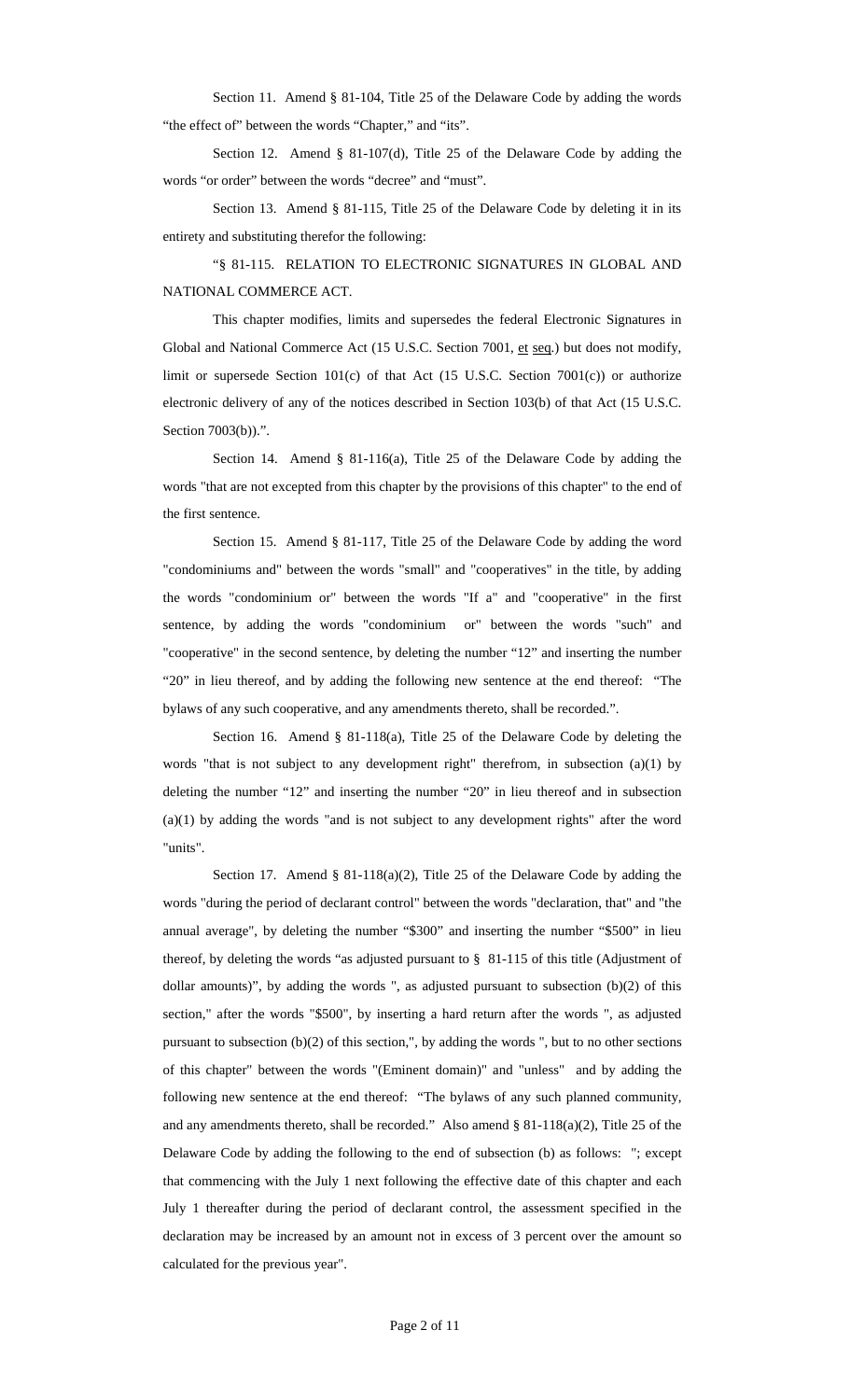Section 18. Amend § 81-119, Title 25 of the Delaware Code by deleting the words "§ 81-124 and 81-125" from the first sentence thereof and substituting therefor the words ", and § 81-124", by adding the words "that do not conflict with this chapter" at the end of the first sentence thereof, by deleting the words "this chapter shall not operate to unduly burden an existing association with the requirements of this chapter except to the extent that this chapter is adopted by the common interest community;" from clause (i) from the fourth sentence thereof and renumbering the clauses that follow, by adding the words "that do not conflict with this chapter" at the end of the renumbered clause (ii) which now ends with the words "such common interest community" and by adding the following new sentence at the end thereof:

"Without limiting the generality of any other provision of this chapter, and notwithstanding any other provision of this chapter, any condominium created under the Unit Property Act for which future expansions are provided under its declaration made pursuant to the Unit Property Act shall remain governed by the Unit Property Act and not this chapter with respect to all of such future sections, phases or other expansion rights.".

Section 19. Amend § 81-120, Title 25 of the Delaware Code by deleting the date "October 31, 2008" and inserting the words "the effective date" in lieu thereof, by deleting the number "12" and inserting the number "20" in lieu thereof, by adding the words ", or the annual average common expense liability of each unit restricted to residential purposes, exclusive of optional user fees and any insurance premiums paid by the association, does not exceed \$500, as adjusted pursuant to this section," between the words "development rights" and ", it", by adding the words ", but to no other sections of this chapter" between the words "(Eminent domain)" and "unless" and by adding the following two new sentences at the end thereof: "Commencing with the July 1 next following the effective date of this chapter and each July 1 thereafter, the \$500 maximum assessment specified in this section may be increased by an amount not in excess of 3 percent over the amount so calculated for the previous year. The bylaws of any such cooperative or planned community, and any amendments thereto, shall be recorded.".

Section 20. Amend § 81-121(a), Title 25 of the Delaware Code by deleting the date "October 31, 2008" and inserting the words "the effective date" in lieu thereof.

Section 21. A new Section 81-127, Title 25 of the Delaware Code is added as follows:

"§ 81-127. Notice.

(a) Unless otherwise required or permitted by the declaration or bylaws, the following methods of giving notice suffice when notice is required: (i) hand delivered to the unit owner or other intended recipient; (ii) sent prepaid by United States mail to the mailing address of each unit or other intended recipient, unless that person has designated in writing a different mailing address in which case it shall be sent to the designated address; or (iii) sent by electronic means in the manner described in subsection (b).

(b) An association provides effective notice by electronic means if the unit owner gives the association prior written authorization to provide that notice, together with an electronic address.

(c) The ineffectiveness of a good faith effort to deliver notice by any authorized means does not invalidate action taken at a meeting or in lieu of a meeting.".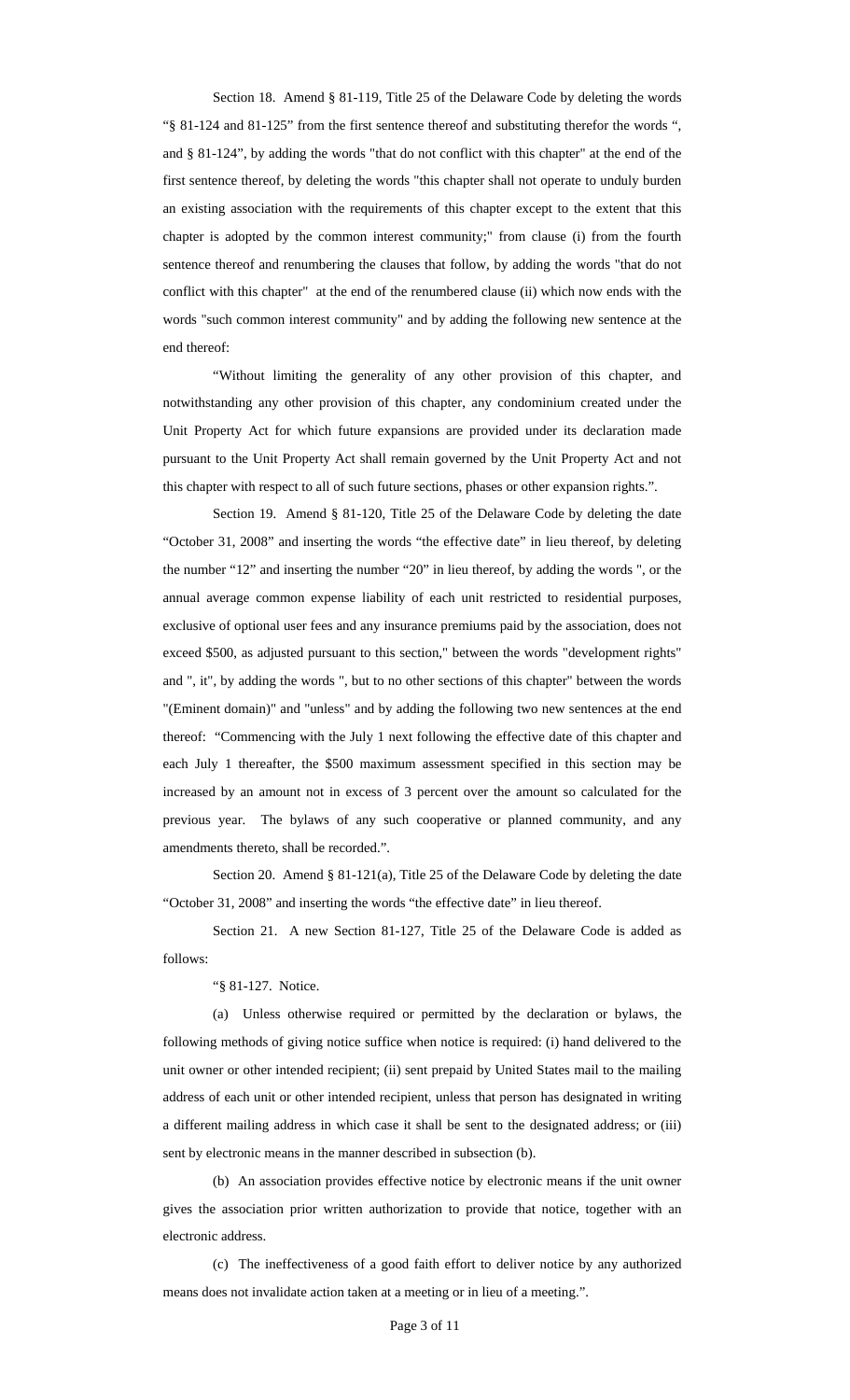Section 22. Amend § 81-201(b), Title 25 of the Delaware Code by adding the word "substantially" between the words "are" and "completed" and by adding the following to the end thereof:

", or by the issuance by the appropriate governmental authority of a certificate of occupancy, or its equivalent, for the applicable unit.".

Section 23. § 81-203(b), Title 25 of the Delaware Code is deleted in its entirety and the following substituted therefor:

"The rule against perpetuities does not apply to defeat any provision of the declaration, bylaws or rules.".

Section 24. Amend § 81-203(c), Title 25 of the Delaware Code by deleting the following therefrom: "except to the extent the declaration is inconsistent with this chapter".

Section 25. Amend § 81-205(a)(5), Title 25 of the Delaware Code by deleting the words "or planned community" therefrom.

Section 26. Amend § 81-205(a)(16), Title 25 of the Delaware Code by adding the words "and aesthetic standards" between the words "criteria" and "in".

Section 27. Amend § 81-209(a), Title 25 of the Delaware Code by deleting the words "common interest communities except cooperatives" and substituting therefor the words "condominium and cooperatives" and by deleting the second and third sentences thereof in their entirety.

Section 28. Amend § 81-209(b)(3), Title 25 of the Delaware Code by adding the following after the words "each parcel": ", but plats and plans need not designate or label which development rights are applicable to each parcel if that information is clearly delineated in the declaration".

Section 29. Amend § 81-209(b), Title 25 of the Delaware Code by deleting subsection  $(11)$  in its entirety.

Section 30. Amend § 81-213(a), Title 25 of the Delaware Code by adding the words "In a condominium or cooperative" to the beginning of the first sentence, by adding the words "other than this chapter" between the words "law" and ", upon" in the second sentence and by adding the words "in a condominium or cooperative" between the words "a unit" and ", the association" in the second sentence.

Section 31. Amend § 81-213(b), Title 25 of the Delaware Code by adding the following after the words "subdivided unit": "or on any other basis the declaration requires".

Section 32. § 81-216(b), Title 25 of the Delaware Code is deleted in its entirety and the following substituted therefor:

"(b) Subject to §§ 81-302(a)(6) and 81-312 of this title, the unit owners have an easement in the common elements for purposes of access to their units.

(c) Subject to the declaration and the rules, the unit owners have an easement to use the common elements and all real estate that must become common elements for the purposes for which they were intended.".

Section 33. Amend § 81-217(a), Title 25 of the Delaware Code by deleting the last sentence thereof in its entirety and by deleting the words "or any larger majority the declaration specifies" and inserting the following in lieu thereof: "unless the declaration specifies a different percentage for all amendments or for specific subjects of amendment. If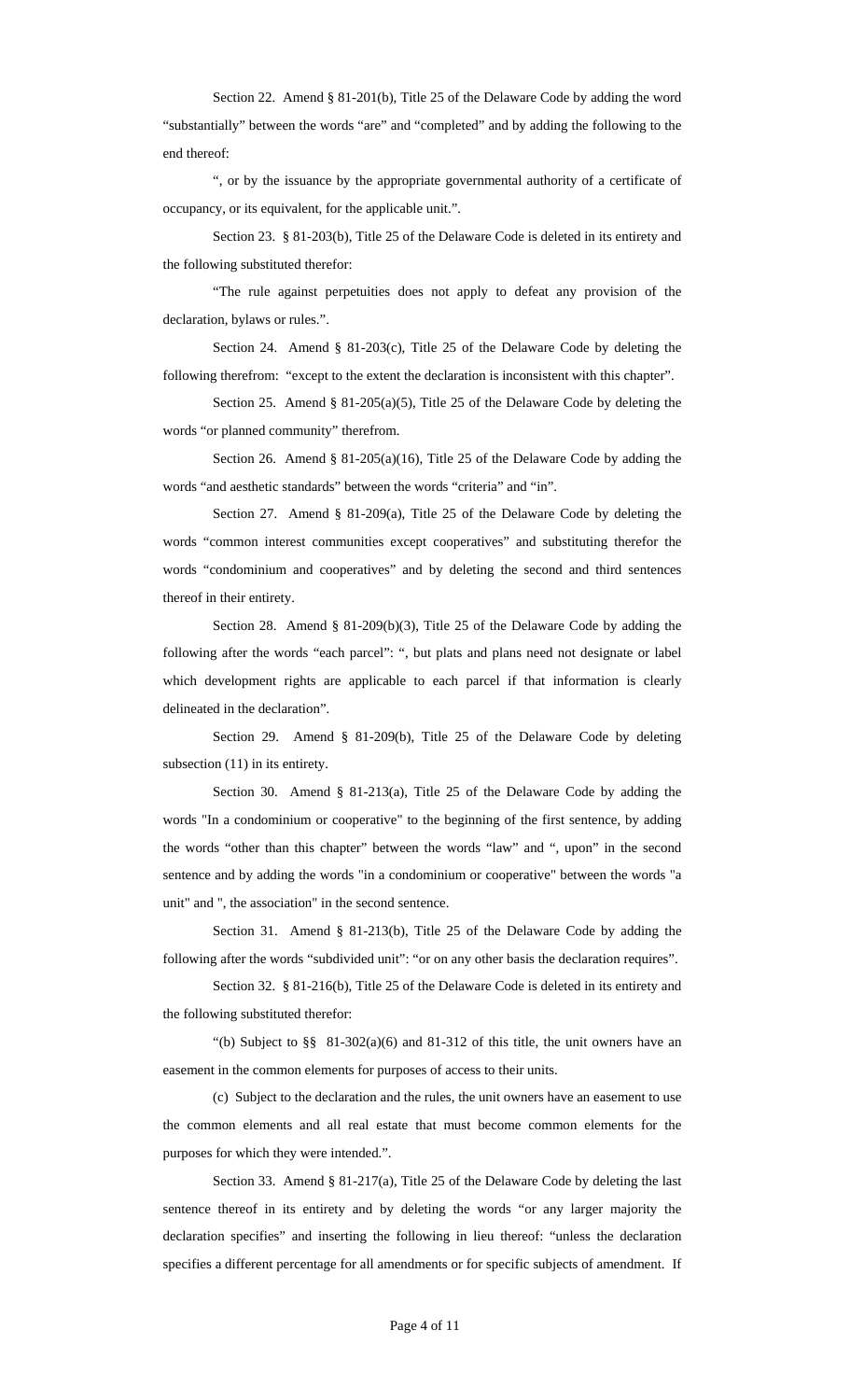the declaration requires the approval of another person as a condition of its effectiveness, the amendment is not valid without the approval.".

Section 34. Amend § 81-217(i), Title 25 of the Delaware Code by adding the following new sentence to the end thereof:

"Notwithstanding this section, no amendment to the declaration that affects the priority of a holder's security interest or the ability of that holder to foreclose its security interest may be adopted without that holder's consent in a record if the declaration requires that consent as a condition to the effectiveness of the amendment.".

Section 35. Amend § 81-217(j)(i), Title 25 of the Delaware Code by adding the words "to conform the declaration or bylaws to be consistent with the provisions of this chapter or" between the words "plat," and "to correct".

Section 36. Amend § 81-217, Title 25 of the Delaware Code by adding new subsections (k) and (l) as follows:

"(k) During the time that the declarant has an interest, the declaration, bylaws or plat may be amended by declarant in order to achieve compliance with the requirements of Federal National Mortgage Association, Federal Home Loan Mortgage Corporation, Federal Housing Authority, Veterans Administration or other governmental agency or their successors.

(l) During the time that the declarant has an interest, the declaration, bylaws or plat may be amended by declarant to conform the same to be consistent with the provisions required or allowed by this Chapter.".

Section 37. Amend Subchapter II, Title 25 of the Delaware Code by adding the following new § 81-225 as follows:

"§ 81-225. Termination Following Catastrophe.

If substantially all the units in a common interest community have been destroyed or are uninhabitable and the available methods for giving notice for a meeting of unit owners to consider termination under § 81-218 of this title will not likely result in receipt of the notice, the executive board or any other interested person may commence an action in the Court of Chancery of the State of Delaware seeking to terminate the common interest community. During the pendency of the action, the court may enter whatever orders it considers appropriate, including appointment of a receiver. After a hearing, the court may terminate the common interest community or reduce its size and may enter into any other order the court considers to be in the best interest of the unit owners and persons holding an interest in the common interest community.".

Section 38. Amend § 81-302(a)(4), Title 25 of the Delaware Code by inserting the words ", arbitration, mediation" between the words "litigation" and "or".

Section 39. Amend § 81-302(b)(2), Title 25 of the Delaware Code by inserting the words "arbitration, mediation or administrative proceedings" between the words "litigation" and "against".

Section 40. Amend § 81-302(d), Title 25 of the Delaware Code by deleting the words "granted under" and inserting the words "referred to in" in lieu thereof.

Section 41. Amend § 81-303(c), Title 25 of the Delaware Code in clause (v) by adding the words "in a common interest community that is subject to this chapter" between the words "units" and ", seven years" and in clause (vi) by adding the words "in a common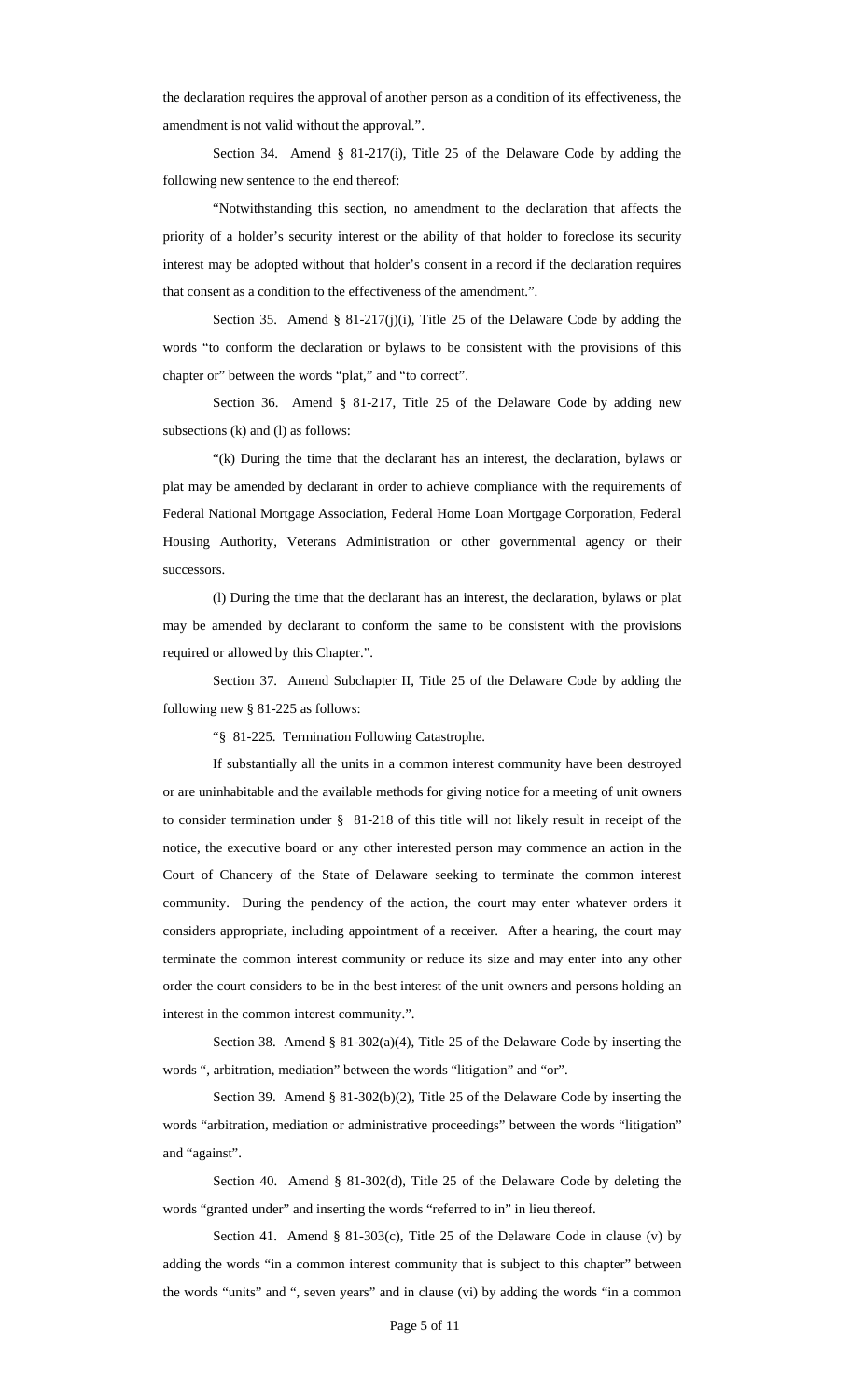interest community that is subject to this chapter" between the words "unit" and ", seven years".

Section 42. Amend § 81-303(d), Title 25 of the Delaware Code by deleting the number "331//i3" and inserting the number "33 1/3" in lieu thereof.

Section 43. Amend § 81-303(f), Title 25 of the Delaware Code by deleting the words "Such appointed members" and inserting the words "After the period of declarant control, such appointed members" in lieu thereof and in clause (i) by adding the word "percent" between the words "33" and "of".

Section 44. Amend § 81-306(a), Title 25 of the Delaware Code in subsection (a)(3) by deleting the word "offices" and inserting the word "officers" in lieu thereof and in subsection (a)(6) by deleting the word "annual" between the words "an" and "independent", by adding the words "to be performed no less frequently than once every 3 years and for each intervening year a review (instead of a full audit) by an independent accountant which need not be conducted by a certified public accounting firm" between the words "association" and ", provided" and by adding the words "by an independent accountant" between the words "full audit)" and "which need".

Section 45. Amend § 81-308, Title 25 of the Delaware Code by deleting the reference to "§ 81-322" and substituting a reference to "§ 81-127", by adding to the fourth sentence the words "or must state the website address where the agenda is located as provided in this section" between the words "agenda," and "including", by adding the following as a new fifth sentence: "The agenda may be posted on the website of the association, in lieu of being included in the notice, provided that the association shall, by any means described in § 81-127 of this title, furnish to any unit owner who so requests a copy of the agenda prior to the meeting.", and by adding the following new sentences to the end thereof, as follows:

"If the association does not notify unit owners of a special meeting within thirty (30) days after the requisite number or percentage of unit owners requested the secretary to do so, the requesting members may directly notify all the unit owners of that meeting. Only matters described in the meeting notice required by this section may be considered at a special meeting.".

Section 46. Amend § 81-308A(b), Title 25 of the Delaware Code by deleting the reference to "§ 81-322" and substituting a reference to "§ 81-127".

Section 47. Amend § 81-308A(g), Title 25 of the Delaware Code by adding the words "by the court" between the words "voidable" and "but" and by deleting the first sentence thereof in its entirety and inserting the following in lieu thereof:

"Notwithstanding compliance with this section, an action by the executive board is valid unless set aside by a court in an action brought pursuant to § 81-417 of this title. A challenge to the validity of an action of the executive board for failure to comply with this section may not be brought more than 60 days after the minutes of the executive board of the meeting at which the action was taken are approved or after the record of that action is distributed to unit owners.".

Section 48. Amend § 81-313(a), Title 25 of the Delaware Code by deleting the "." at the end of subsection  $(a)(2)$  and inserting "; and" in lieu thereof and by adding the following new subsection (3) as follows: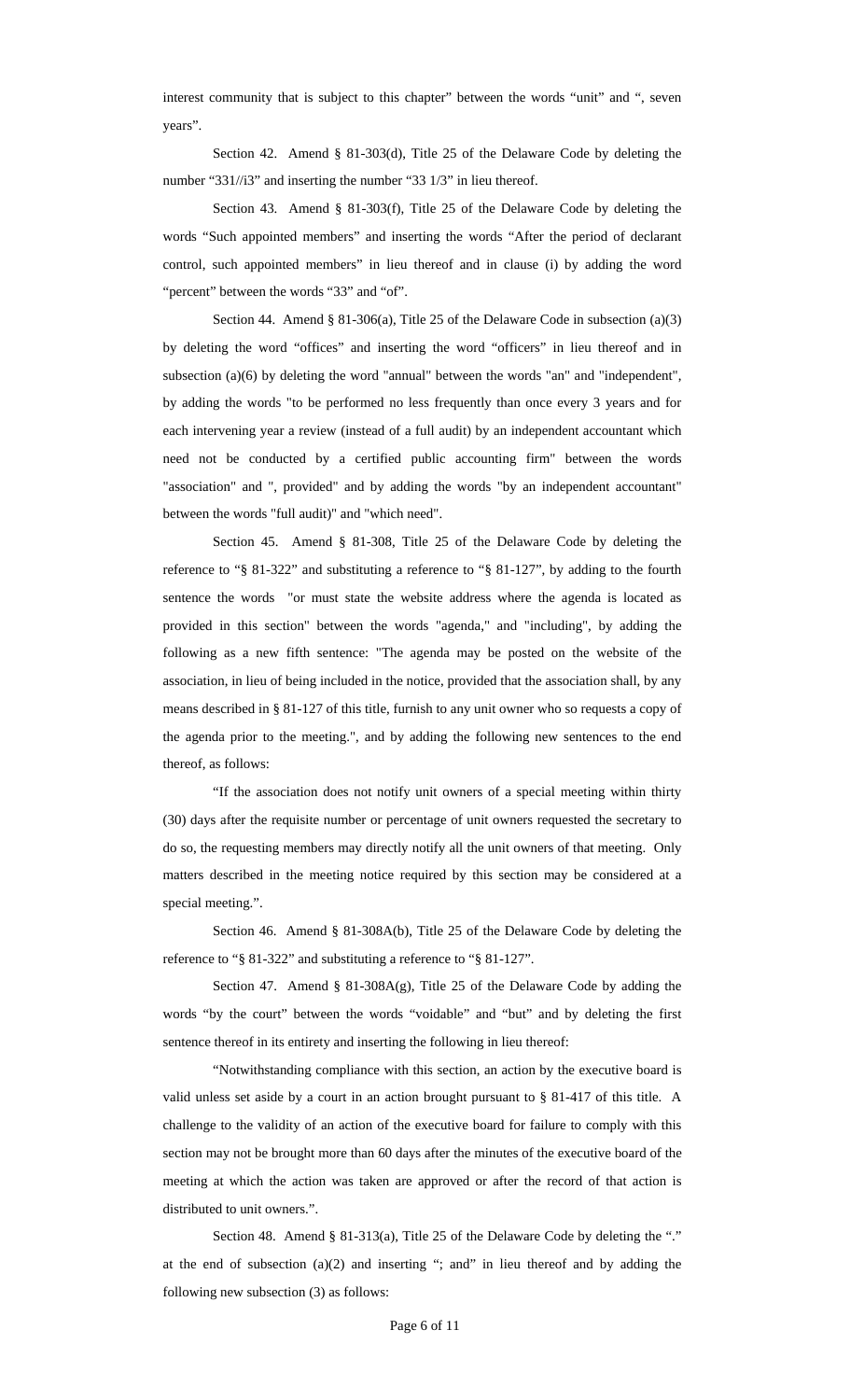"(3) fidelity insurance."

Section 49. Amend § 81-313(h), Title 25 of the Delaware Code by deleting the word "promptly" in the first sentence thereof and insert the following in lieu thereof: "as soon as practicable".

Section 50. Delete § 81-315(a), Title 25 of the Delaware Code in its entirety and substitute the following therefor:

"(a) (1) Until the association is validly established pursuant to this chapter and makes a common expense assessment, the declarant shall pay all common expenses together, in the case of a condominium or cooperative, with all sums necessary to fully fund the repair and replacement reserve until the association makes its first assessment.

(2) After an assessment has been made by the association, assessments must be made at least annually, based on a budget adopted at least annually by the association. In the case of a condominium or cooperative, the budget shall include as a line item a payment into the repair and replacement reserve sufficient to achieve the level of funding noted in the reserve study, or maintain said reserve at such level. The minimum percentage of the annual budget of a condominium or cooperative that must be assigned to the repair and replacement reserve will depend upon how many of the following components and systems are to be maintained, repaired and replaced by the executive board: (i) one or more hallways, (ii) one or more stairwells, (iii) one or more management or administrative offices, (iv) one or more roofs, (v) one or more windows, (vi) one or more exterior walls, (vii) one or more elevators, (viii) one or more HVAC systems, (ix) one or more swimming pools, (x) one or more exercise facilities, (xi) one or more clubhouses, (xii) one or more parking garages (but not including surface parking lots), (xiii) one or more masonry bridges used by motor vehicles, (xiv) one or more bulkheads, and (xv) one or more docks. In the event that the executive board is responsible for the maintenance, repair and replacement of 4 or more of the abovedescribed systems or components, the minimum percentage of the annual budget that must be assigned to the repair and replacement reserve is 15%; if the responsibility extends to only 3 of the above-described systems and components, the minimum percentage is 10%; and if the responsibility extends to only 2 or fewer of the above-described systems and components, the minimum percentage is 5%. In the event that the association's accountant certifies that the funds in the repair and replacement reserve are in excess of the sum required to constitute a fully funded repair and replacement reserve, the executive board shall refund or credit the surplus of the excess sum to the unit owners. In the event that the association does not have a current reserve study as required by this Chapter, the minimum percentages of the association's budget to be assigned to the repair and replacement reserve shall be the percentages prescribed in this paragraph (a)(2) of this section.".

Section 51. § 81-316(b), Title 25 of the Delaware Code is deleted in its entirety and the following substituted therefor:

"Except as otherwise provided in the declaration, a lien under this section is prior to all other liens and encumbrances on a unit except (i) liens and encumbrances recorded before the recordation of the declaration and, in a cooperative, liens and encumbrances which the association creates, assumes, or takes subject to, (ii) a first or second security interest on the unit recorded before the date on which the assessment sought to be enforced became delinquent, or, in a cooperative, the first or second security interest encumbering only the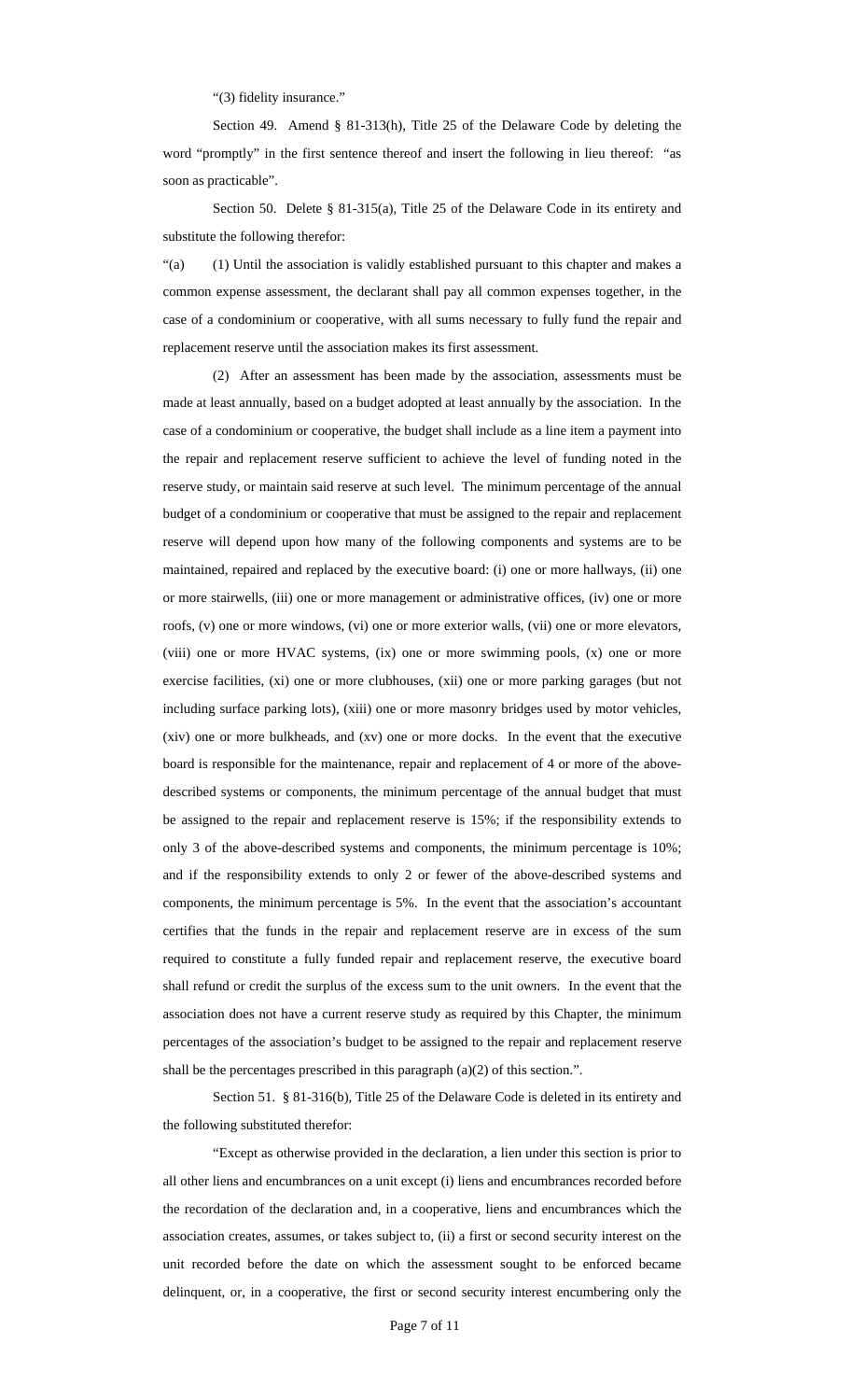unit owner's interest and perfected before the date on which the assessment sought to be enforced became delinquent, and (iii) liens for real estate taxes and other governmental assessments or charges against the unit or cooperative. The lien shall have priority over the security interests described in subparagraph (ii) above for an amount not to exceed the aggregate customary common expense assessment against such unit for six months as determined by the periodic budget adopted by the association pursuant to § 81-315(a) of this title; provided that for the lien to have priority over the security interests described in paragraph (ii) above, an association with assessments shall have recorded in the county or counties in which the common interest community is located a document which contains the name of the association, the address, a contact telephone number, a contact email address and a web-site address, if any. In addition, the association shall have recorded at any time, but not less than thirty (30) days prior to the Sheriff's sale of a unit in its common interest community for which common expense assessments are due, a statement of lien which shall include a description of such unit, the name of the record owner, the amount due and the date due, the amount paid for recording the statement of lien and the amount required to be paid for filing a termination thereof upon payment, and the signature and notarized statement of an officer of the association that the amount described in the statement of lien is correct and due and owing. Upon payment of the amount due in subparagraph (ii) above, the payer shall be entitled to a recordable termination of lien for the amount paid. The liens recorded pursuant to this subparagraph shall expire on the first day of the 60th month after recording. This subsection does not affect the priority of mechanics' or materialmen's liens, nor the priority of liens for other assessments made by the association. The lien under this subsection is not subject to the provisions of homestead or other exemptions.".

Section 52. Amend § 81-316(k)(3)(ii), Title 25 of the Delaware Code by deleting the ";" after the word "sale" and inserting "," in lieu thereof.

Section 53. § 81-317(a)(1), Title 25 of the Delaware Code is deleted in its entirety and the following substituted therefor:

"Except as provided in paragraph (a)(2) of this section, a judgment for money against the association if recorded or docketed, is not a lien on the common elements, but is a lien in favor of the judgment lien holder only against all units owned by the association and other real property owned by the association. No property of a unit owner is subject to the claims of creditors of the association.".

Section 54. Amend § 81-318(c)(3), Title 25 of the Delaware Code by adding the following at the end thereof ", arbitration, mediation or other administrative proceedings".

Section 55. Amend § 81-318(c)(4), Title 25 of the Delaware Code by adding the word "federal," between the words "involving" and "state".

Section 56. Amend § 81-318, Title 25 of the Delaware Code by adding the following new subsections (g) and (h) as follows:

"(g) An association is not obligated to compile or synthesize information.

(h) Information provided pursuant to this section may not be used for commercial purposes.".

Section 57. Amend § 81-321(a)(4), Title 25 of the Delaware Code by deleting the word "Association" and inserting the word "executive" in lieu thereof.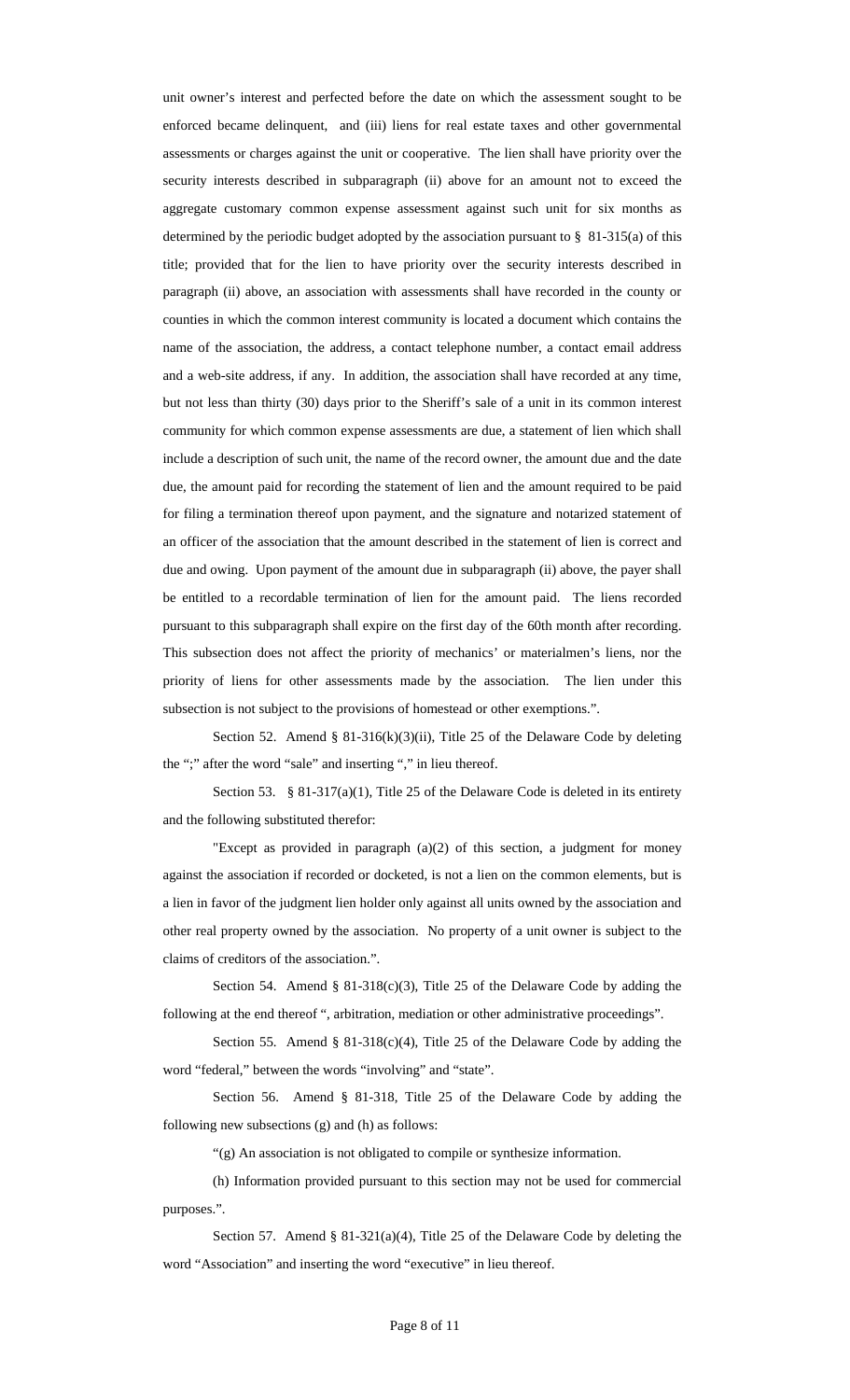Section 58. § 81-322, Title 25 of the Delaware Code is deleted in its entirety and reserved for future use.

Section 59. Amend § 81-324(a), Title 25 of the Delaware Code by deleting the words "for consideration by the unit owners" from the end of the first sentence thereof and by deleting in its entirety the second sentence thereof and inserting in lieu thereof the following: "In a condominium or cooperative, the proposed budget shall include a line item for any required funding of a repair and replacement reserve.".

Section 60. Amend § 81-324(a), Title 25 of the Delaware Code in the third sentence thereof by adding the words "after the period of declarant control" between the words "budget" and ", the executive board".

Section 61. A new Section 81-326, Title 25 of the Delaware Code is added as follows:

"§ 81-326. Delaware Corporations.

Any association that is a Delaware corporation shall also be subject to the Title 8 of this Code, which shall govern and control to the extent not inconsistent with this chapter.".

Section 62. § 81-403(a)(5)(i), Title 25 of the Delaware Code is deleted in its entirety and the following substituted therefor: "A statement of the amount, or a statement that there is no amount, included in the budget for the repair and replacement reserve;".

Section 63. Amend § 81-403(a)(5)(iii), Title 25 of the Delaware Code by deleting the word "assessment".

Section 64. Amend § 81-403(a)(5)(iv), Title 25 of the Delaware Code by deleting the word "monthly".

Section 65. § 81-403(a)(11), Title 25 of the Delaware Code is deleted in its entirety.

Section 66. Amend § 81-403(b), Title 25 of the Delaware Code by deleting the number "12" and substituting the number "20" therefor.

Section 67. Amend § 81-405, Title 25 of the Delaware Code by renumbering said section as § 81-405(a) and the following new subsection (b) is added thereto:

"(b) Any common interest community that is in time shares shall also be governed by Chapter 28 of Title 6 of this Code, to the extent applicable.".

Section 68. Amend § 81-408(a), Title 25 of the Delaware Code by adding the words "for a condominium or cooperative" between the words "of this title" and "shall provide" in the first sentence thereof, by adding the word "such" between the words "Unless" and "a" in the second sentence thereof, and by deleting the words "more than 15 days" from the second sentence thereof.

Section 69. Amend § 81-408(b), Title 25 of the Delaware Code by deleting the words "by hand delivering notice thereof to the offeror or by mailing notice thereof by prepaid United States mail to the offeror or to the offeror's agent for service of process" and substituting therefor the words "by notice to the offeror".

Section 70. § 81-408(c), Title 25 of the Delaware Code is deleted in its entirety and subsection (d) is re-designated as subsection (c).

Section 71. § 81-409(a), Title 25 of the Delaware Code is amended by adding the following to the end thereof: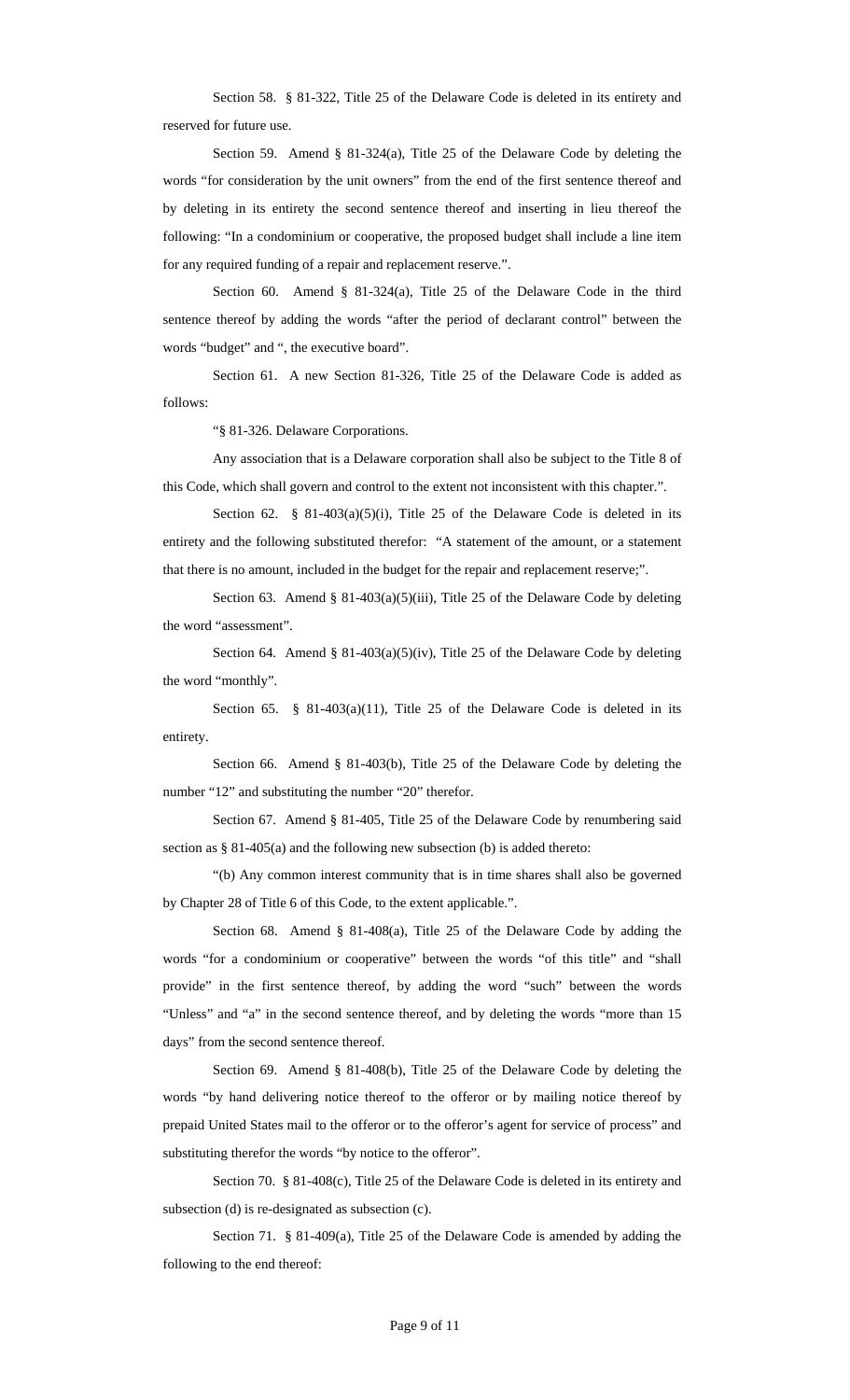"the following, to be correct to within 90 days prior to the date the certificate of the unit owner is furnished to the purchaser".

Section 72. § 81-409(a)(18), Title 25 of the Delaware Code is deleted in its entirety.

Section 73. Amend § 81-409(a)(19), Title 25 of the Delaware Code by adding the following to the end thereof:

"or, if none, for the most recent executive board meeting for which minutes are available."

Section 74. Amend § 81-409(b), Title 25 of the Delaware Code by deleting subsection (b) in its entirety and substituting the following therefor:

"The association, within 10 days after a request by a unit owner, shall furnish a certificate containing the information necessary to enable the unit owner to comply with this section. If the unit owner has requested the information from the association and the association fails to provide any portion of the requested information or if the unit owner, after reasonable investigation, has no information on any particular item to be included in the certificate, or if the requested information does not exist, the unit owner shall include a statement to that effect in the certificate from the unit owner. A unit owner providing a certificate pursuant to subsection (a) of this section is not liable to the purchaser for any erroneous information provided by the association and included in the certificate and is not liable to the purchaser under this section if the owner had, after reasonable investigation, reasonable grounds to believe, and did believe, at the time the information was provided to the purchaser, that the statements were true and there was no omission to state a material fact necessary to make the statements made not misleading, in light of the circumstances under which the statements were made. The association may require that such certificate and information be furnished in an electronic format. Except as provided in this subsection, the association may charge a fee for providing such certificate and related information. Such fee shall not exceed \$200 for each certificate, except that if the association agrees to furnish a certificate and related information in a paper copy format, it may charge an additional cost not to exceed \$50.00 for each such certificate. If the association fails to provide the requested certificate within the 10 day period, the association may not charge any fee for providing that certificate.".

Section 75. § 81-409(c), Title 25 of the Delaware Code is deleted in its entirety and substituting the following therefor:

"In the event that a unit for which a certificate is required pursuant to subsection (a) of this section is subject to more than one association, the unit owner must include in the certificate the information required by subsection (a) of this section for each association governing that unit, but the unit owner does not have to duplicate the information for any particular association if it is already included with respect to any one of the associations.".

Section 76. Amend § 81-411(a)(1), Title 25 of the Delaware Code by deleting the words "Before conveying a unit, shall record or furnish to the purchaser releases of" and substituting therefor the following: "Shall have the subject property released from".

Section 77. Amend § 81-412(a), Title 25 of the Delaware Code by deleting the words "hand delivered to the unit or mailed by prepaid United States mail to the tenant and